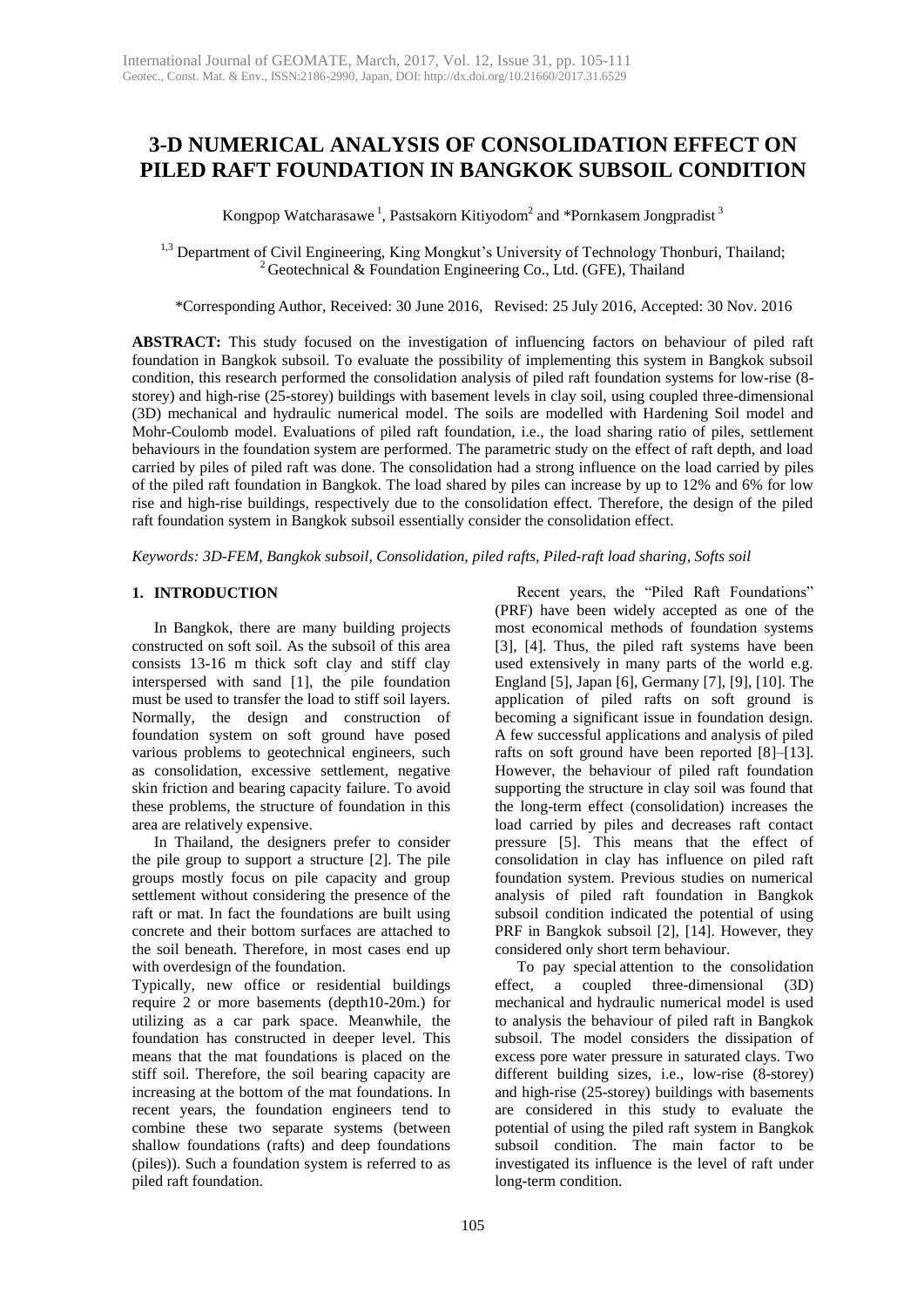#### **2. PILED RAFT WITH CONSOLIDATION**

The PRF is a complex design of foundation that combines the bearing effect of both foundation elements (piles and raft) [11]. In Bangkok subsoil condition the characteristics of soft soils are high compressibility, low shear strength and high water content.

The consolidation is a procedure by which soils decrease in volume. Generally, it is the process in which reduction in volume takes place by eviction of water under long term static loads. When the consolidation settlement occurs, the soil at the bottom of the raft are deformed. Therefore, the consolidation may have a strong influence on the load carried by raft, which consequently affect the load carried by piles. In this study, only the settlement due to consolidation is of interest. The value of incremental of consolidation settlement "∆Send" is defined as shown in Fig.1.



Fig. 1 Concept of piled raft foundation with consolidation.

Both, piles and raft are considered in the load distribution process:

$$
P_{tot} = P_p + P_r \tag{1}
$$

where  $P_{tot}$  = total load of the building;  $P_p$  = load carried by the pile group;  $P_r$  = load carried by the raft.

The bearing behaviour of the piled raft is commonly described by the piled raft coefficient or the load sharing ratio of piles  $\alpha_{pr}$  which is defined by the ratio between the sum of load carried by pile and the total load of the building:

$$
\alpha_{pr} = \frac{\sum R_{pile,i}}{R_{tot}} \tag{2}
$$

where  $\alpha$ <sub>pr</sub>= the load sharing ratio of piles;  $\sum R_{\text{pile,i}}$ = the amount of the pile loads;  $R_{\text{tot}}$  = total load of the structure.  $\alpha_{PG}$  = the load sharing ratio of pile group**.**

For the pile group concept which does not take the advantage of raft into consideration, the  $\alpha_{PG}$ 

is therefore equal 1 and defined in this study as

$$
\alpha_{PG} = 1
$$
\n
$$
\alpha_{\Delta} = \alpha_{\text{final}} - \alpha_{\text{initial}}
$$
\n(3)

The effect of consolidation settlement is considered in load sharing ratio of pile. As mentioned previously  $\alpha$  final = the load sharing ratio of pile at end of settlement;  $\alpha$  <sub>initial</sub> = the load sharing ratio of pile before consolidation.

## **3. NUMERICAL MODELING OF PILED RAFT FOUNDATION ANALYSIS**

#### **3.1 Reference Case**

A parametric study was considering  $9 \times 9$  m, and 1 m. thick raft with 9 piles. The low-rise (8 storey) and high-rise (25-storey) buildings with basements are considered in this study. Both Low-Rise-Piled Raft (LR-PR) and High Rise-Piled Raft (HR-PR) having identical characteristics as shown in Fig.2 (a) and 2 (b), respectively.

The pile foundation in this study was designed following the pile group concept with a safety factor (FS) of 2.3 for each single pile, which is the current design in engineering practice. The raft level is varied from 0 to 10 m below the ground level. The bored piles have 1 m diameter (d) being arranged in the foundation with the spacing of 3 m. The level of pile tip is at 23  $(1<sup>st</sup> stiff clay layer)$ and 36 m  $(2<sup>nd</sup>$  sand layer) below the ground surface for low-rise and high-rise buildings, respectively. Summary of the analysis cases is shown in Table 1.

#### *3.1.1 Applied Load*

Uniformly Distributed Loads (UDL) is used in this analysis. The weight of the structure and designed load were computed.

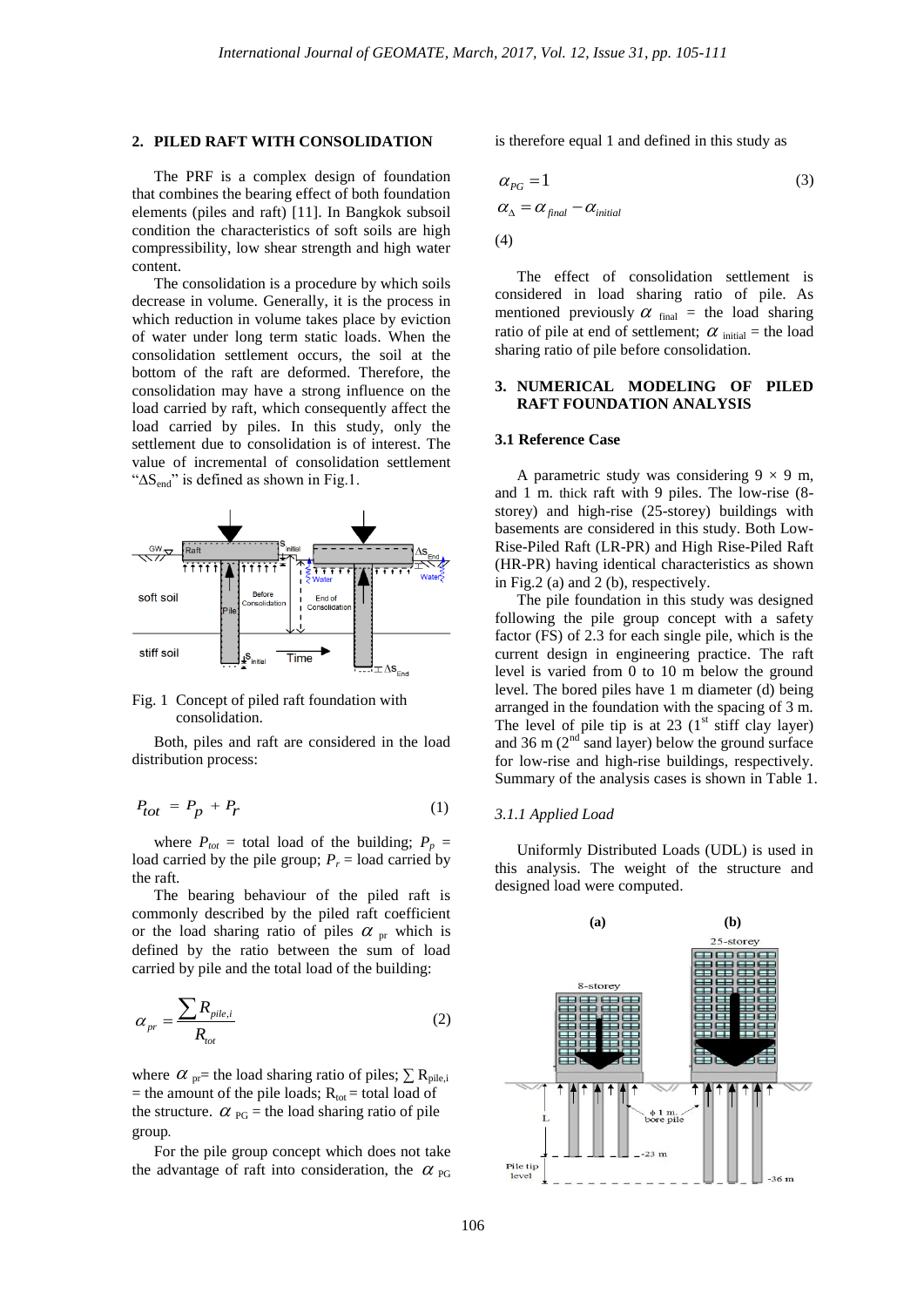Fig. 2 Reference Case (a) LR-PR, (b) HR-PR These UDL are applied on top surface of the raft in analysis of PRF. The basement is considered to apply the load of 50 ton per level. The total applied loads on each foundation are listed in Table 1.

| Table 1      | Summary of piled raft foundation of |               |       |            |  |  |  |  |  |  |
|--------------|-------------------------------------|---------------|-------|------------|--|--|--|--|--|--|
|              | numerical analysis conducted        |               |       |            |  |  |  |  |  |  |
| Building     | Pile                                | Pile tip      | Raft  | Total load |  |  |  |  |  |  |
|              | spacing                             | level         | level | (kPa)      |  |  |  |  |  |  |
|              |                                     | (m)           | (m)   |            |  |  |  |  |  |  |
| Low-rise     | $3d^*$                              | $23^{f**}$    | 0     | 140        |  |  |  |  |  |  |
| 8-storey     |                                     |               | 4     | 146        |  |  |  |  |  |  |
|              |                                     |               | 8     | 152        |  |  |  |  |  |  |
|              |                                     |               | 10    | 158        |  |  |  |  |  |  |
| High-rise    | $3d^*$                              | $36^{e^{**}}$ | 0     | 350        |  |  |  |  |  |  |
| $25$ -storey |                                     |               | 4     | 356        |  |  |  |  |  |  |
|              |                                     |               | 8     | 362        |  |  |  |  |  |  |
|              |                                     |               | 10    | 368        |  |  |  |  |  |  |

\* *d* (pile diameter): 1 m.

\*\* f: floating pile in clay; e: end bearing in sand layer.

#### *3.1.2 SUBSOIL CONDITION*

The subsoil profile in this study are referred from that in the north of Bangkok. The generalized profiles of the stratified soil at the considered location are shown in Fig.4 (a). The top 2.0 m thick layer is the weathered crust,

-which is underlain by 6.0 m thick soft to medium clay layer. A medium clay layer is found at the depth of 8.0 m from the surface. Below the medium clay is stiff clay; the thickness is about 15m. The first sand layer is generally found at a depth of 25 to 30m. Below the upper first sand layer, there is stiff clay and further down alternating layers of dense sand and hard clay. The ground water table is below the ground surface at 1.5 m[14], [15]. The pore water pressure condition in Bangkok soft clay are hydrostatic from 1m below ground surface. Then the piezo-metric changed to drawdown near middle of clay layer as shown in Fig.4 (a) [22]. The piezo-metric drawdown pressure was considered in this study.



Fig. 3 Adopted piled-raft geometry.



Fig. 4 Soil profile and Piezo-metric line (a), Geometry of the problem and 3D Finite element mesh used in this analysis (b).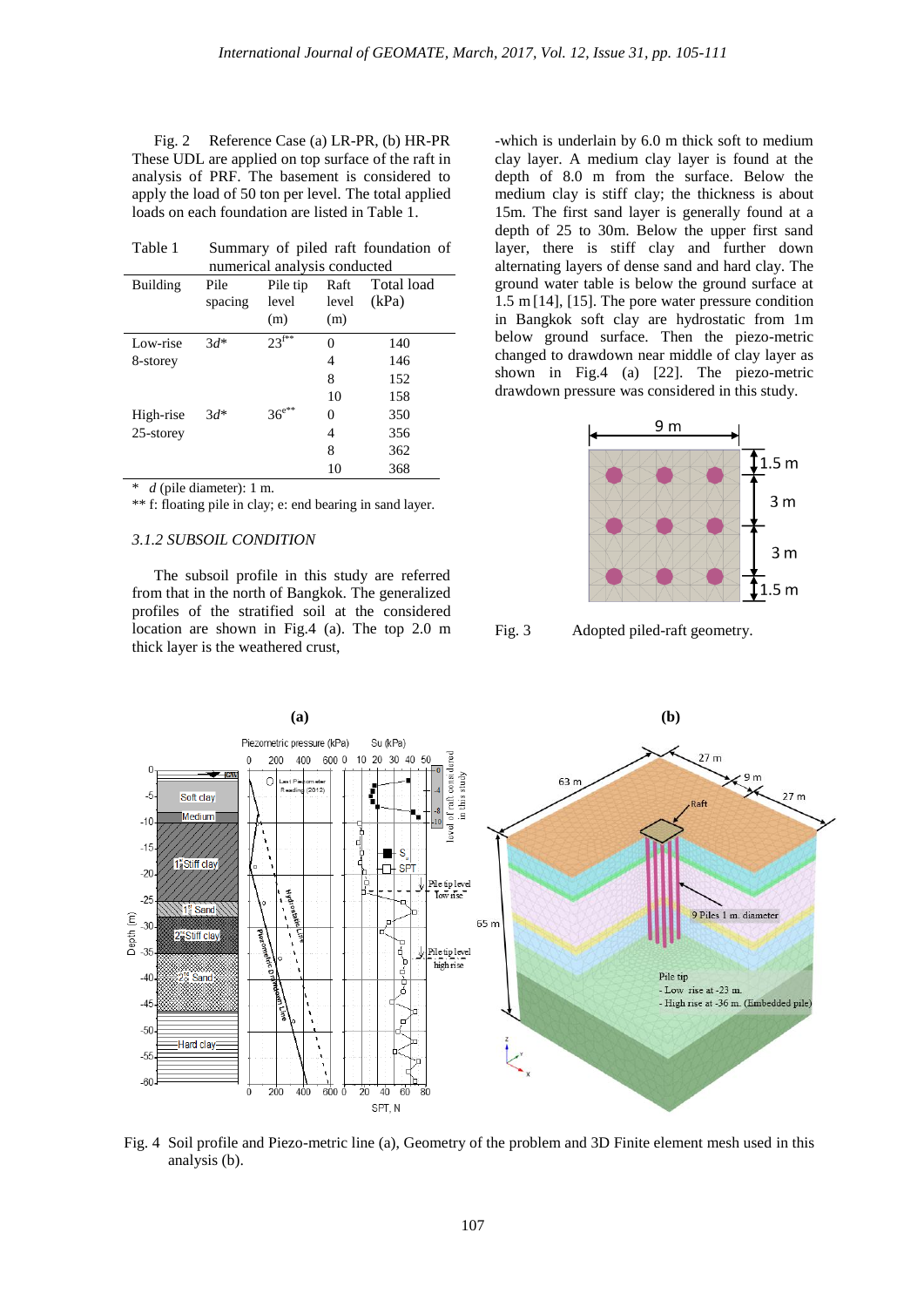| Material                   |                | Model      | $\gamma_{\rm t}$<br>(kN/m <sup>3</sup> ) | Material<br>behaviour | $S_n$<br>(kPa) | $\mathbf{C}'$<br>(kPa) | $\varphi$<br>$(\circ)$ | $E_u, E'$<br>(kPa) | $E_{50}^{\rm ref}$<br>٠<br>$\boldsymbol{\mathrm{E}}_{\mathrm{oed}}^{\mathrm{ref}}$<br>(kPa) | $\mathbf{E}_{\mathbf{u r}}^{\text{ref}}$<br>(kPa) | $\mathbf{G}_{\,\emptyset}^{\,\textrm{ref}}$<br>(kPa) | Permeability<br>coefficient, k<br>(m/d) | $\gamma_{0.7}$ | $\mathbf m$ | $P_{ref}$<br>(kPa) | $V, V_{ur}$ |
|----------------------------|----------------|------------|------------------------------------------|-----------------------|----------------|------------------------|------------------------|--------------------|---------------------------------------------------------------------------------------------|---------------------------------------------------|------------------------------------------------------|-----------------------------------------|----------------|-------------|--------------------|-------------|
| Subsoil                    | Depth<br>(m.)  |            |                                          |                       |                |                        |                        |                    |                                                                                             |                                                   |                                                      |                                         |                |             |                    |             |
| Weathered<br>clay          | $0 - 2$        | <b>MCM</b> | 17                                       | Undrained             | 40             |                        |                        | 6000               | ٠                                                                                           |                                                   |                                                      | ٠                                       |                |             |                    | 0.3         |
| Soft clay                  | $2 - 8$        | HSS        | 15.2                                     | Undrained             |                | 0                      | 23                     |                    | 7000                                                                                        | 23280                                             | 8954                                                 | 5 x10 <sup>-4</sup>                     | $1x10-4$ 1     |             | 100                | 0.33        |
| Medium clay                | $8 - 10$       | HSS        | 18.4                                     | Undrained             |                | $\mathbf{0}$           | 24                     |                    | 10300                                                                                       | 30900                                             | 22800                                                | $2.5 \times 10^{-4}$                    | $1x10-4$ 1     |             | 100                | 0.32        |
| 1st Stiff clay             | $10 - 25$      | <b>HSS</b> | 19                                       | Undrained             |                | $\mathbf{0}$           | 26                     |                    | 25400                                                                                       | 83900                                             | 32270                                                | $2.5 \times 10^{-4}$                    | $2x10^{-3}$ 1  |             | 552                | 0.32        |
| 1 <sup>st</sup> Sand       | $25 - 28$      | <b>MCM</b> | 20                                       | Drained               |                | ÷                      | 36                     | 85800              |                                                                                             |                                                   |                                                      | 1.6                                     |                |             |                    | 0.3         |
| 2 <sup>nd</sup> Stiff clay | 28-35          | <b>MCM</b> | 20                                       | Undrained             | 192            |                        |                        | 96000              |                                                                                             |                                                   |                                                      | 2.5 x10 <sup>-4</sup>                   |                |             |                    | 0.3         |
| 2 <sup>nd</sup> Sand       | 35-46          | MCM        | 20                                       | Drained               |                |                        | 37                     | 96200              |                                                                                             |                                                   |                                                      | 0.8                                     |                |             |                    | 0.3         |
| Hard clay                  | 46-60          | <b>MCM</b> | 20                                       | Undrained             | 223            |                        |                        | 111500             |                                                                                             |                                                   |                                                      | 2.5 x10 <sup>-4</sup>                   |                |             |                    | 0.3         |
| Foundation                 |                |            |                                          |                       |                |                        |                        |                    |                                                                                             |                                                   |                                                      |                                         |                |             |                    |             |
| Bored Pile                 | Tip $-23, -36$ | LEM        | $6 - 8$                                  | Non-porous            |                |                        |                        | 2.6x107            |                                                                                             |                                                   |                                                      |                                         |                |             |                    | 0.2         |
| Raft                       | $0,-4,-8,-10$  | LEM        | 24                                       | Non-porous            |                |                        |                        | 2.8x107            |                                                                                             |                                                   |                                                      |                                         |                |             |                    | 0.2         |

Table 2 Constitutive models and model parameters used in analyses

HSS: Hardening Soil Model with small strain; MCM: Mohr-Coulomb model; LEM: Linear Elastic Model

#### **3.2 Modelling and Boundary Condition**

The geometry of the problem and FE mesh simulation of the piled raft foundation are shown in Fig.3 and Fig.4 (b). The 3D-FEA using PLAXIS 3D version 2013 was carried out in this study. A coupled mechanical and hydraulic model was used for the consolidation analysis. The 3D model included a rigorous treatment of the soil and raft which were represented by volume elements. The piles are modelled as embedded piles in which the pile is assumed to be a slender beam element. The boundary conditions adopted for analysis are displacement restraints with roller supports applied on all vertical sides and pin supports applied to the base of the mesh. The layer surface (upper and bottom side) is allowed to drain while the other sides are kept undrained by imposing closed consolidation boundary conditions.

## *3.2.1 Constitutive Models and Parameters*

The soft clay, medium clay and first stiff clay layers were modelled with Hardening Soil Model with small strain  $[14]$ – $[16]$ . The 1<sup>st</sup> -2<sup>nd</sup> sand, 2<sup>nd</sup> stiff clay and hard clay layers were modelled with Mohr–Coulomb model. The soil properties used in the analysis are mostly determined from comparing local investigated data with comprehensive in situ tests of MRT projects [17] and previous laboratory tests from Asian Institute of Technology (AIT) [18]**–**[20]. Table 2 summarizes the material parameters used in the analysis.

#### **4. COMPUTED RESULTS**

## **4.1 Effect of the Load Sharing Ratio of Piles against Time with Differential Raft Level**

Fig.5 shows the load sharing ratio of piles for different raft levels below the ground surface and time for both building types. The analysis results show that when the raft was placed on deeper soil layer, the load sharing ratio of pile has been decreased significantly. For subsoil condition and problem characteristics in this study, before consolidation, the load sharing ratio of pile reduces from 95% to 80% and 98% to 91% with increasing raft levels (0-10 m.) for the low-rise and high-rise buildings, respectively.

At the end of consolidation, the load sharing ratio of pile increases 2% to 12% and 1% to 6% with increasing raft levels (0-10 m.) for the lowrise and high-rise buildings respectively. Significant changes of load sharing by raft are obviously observed. This leads to the long-term load sharing by piles of 92% to 98% and 97% to 99% for the low-rise and high-rise buildings respectively. This means that the consolidation has a strong influence on the load carried by piles of the PRF in Bangkok subsoil.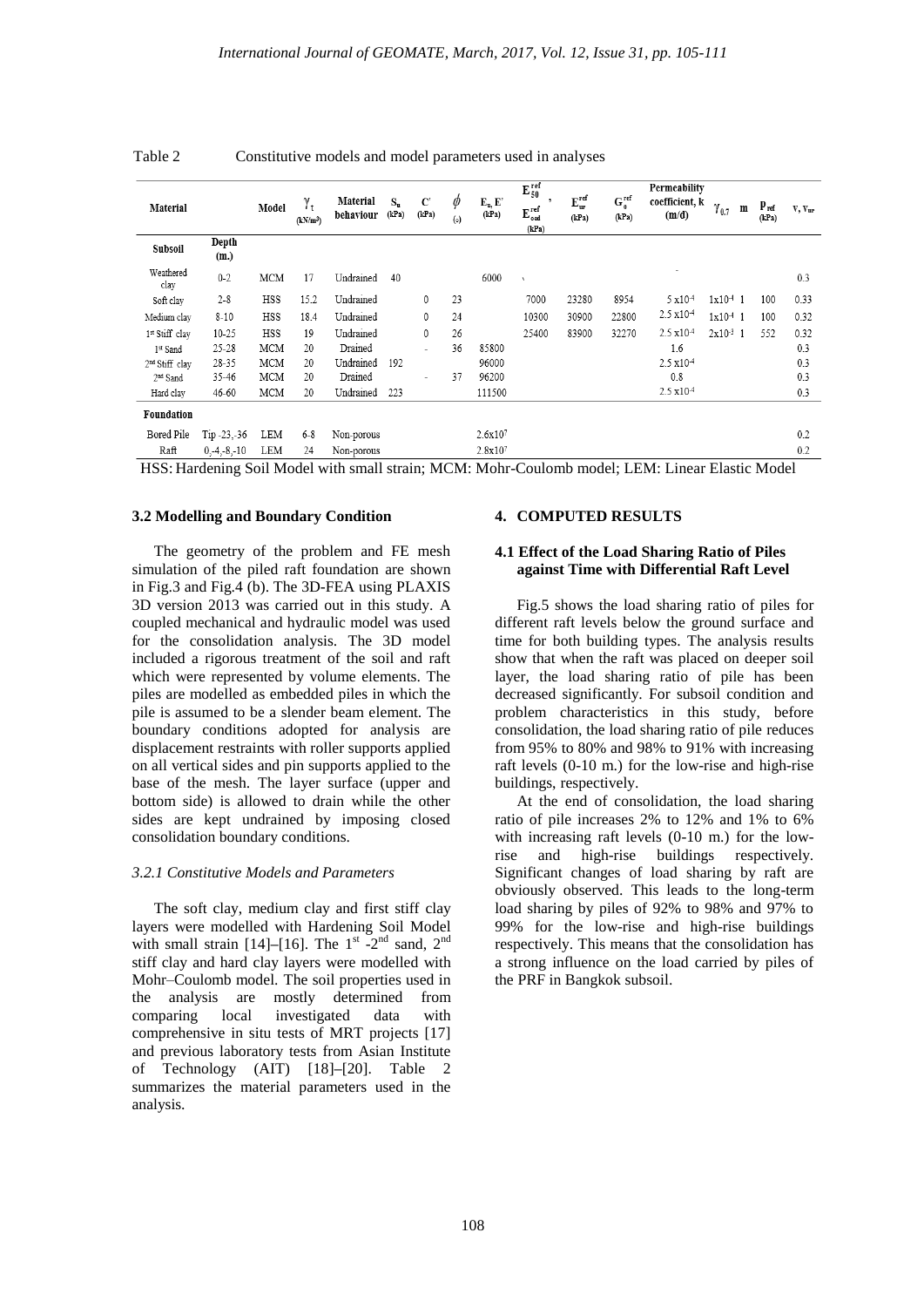

Fig. 5 Load sharing ratio of piles  $(\alpha_{pr})$  versus Time and raft level of different building types.



Fig. 6 Variation of load sharing ratio of piles versus raft level of different building types

Fig.6 illustrated the computed variation of load sharing ratio of piles versus raft level with different building types. The variation is the difference load sharing ratio of pile between short term and end of consolidation process ( $\alpha_{\Delta} = \alpha_{final}$  $\alpha_{initial}$  in Eq. (4)). The variation of load sharing ratio of piles seems to decrease with increasing raft level between -4 m to -10 m.

#### **4.2 Settlement of PRF and Load Sharing Ratio**

The incremental settlement of consolidation ∆Send and load sharing ratio of pile between short term and end of consolidation process  $(\alpha_{\Delta})$  with different raft levels are shown in Fig.7 The analysis results show that the incremental consolidation settlement "∆Send" has significant influence on the incremental load sharing ratio of piles " $\alpha_{\Lambda}$ ". For subsoil condition and problem characteristics in this study, the incremental consolidation settlement "∆Send" increases with increasing raft level. The incremental load sharing ratio of pile in consolidation process  $(\alpha_{\Delta})$  increase with increasing incremental consolidation settlement  $\Delta S_{\text{end}}$ . For low-rise building, the  $\Delta S_{\text{end}}$ 

increase from 8.6 to 10.4 mm. with increasing  $\alpha_{\Delta}$ from 3% to 12% when increasing raft (0-10 m.). For the case of high-rise building, the  $\Delta S_{end}$ increase from 8.6 to 10.4 mm. with increasing  $\alpha_{\Lambda}$ from 1% to 6.5% with increasing raft level.

### **5. CONCLUSION**

This article presents the results of numerical analysis of the PRF in the subsoil condition of north Bangkok, using 3-D FEM to investigate the effect of raft level on load shared by piles in Bangkok subsoil condition and paying special attention to the consolidation effect.



Fig. 7 Incremental settlement at end of consolidation  $\Delta S_{\text{end}}$  versus the load sharing ratio of,  $\alpha_{\Delta}$ 

The analysis result in terms of load shared by piles with consolidation effect for the PRF case in this study in Bangkok subsoil condition can be summarized as follows:

- The consolidation had a strong influence on the load carried by piles of piled raft foundation in Bangkok. The load shared by piles can increase by up to 12% and 6% for low rise and high-rise buildings, respectively. Therefore, the design of the piled raft foundation system in Bangkok subsoil should consider the consolidation.
- The incremental consolidation settlement "∆Send" has significant influence on the incremental load sharing ratio of piles " $\alpha_{\Lambda}$ ". The incremental load sharing ratio of pile in consolidation process  $(\alpha_{\Delta})$ increase with increasing incremental consolidation settlement  $\Delta S_{end}$ .

Since the pile foundation was designed using the pile group concept with high FS. The raft is not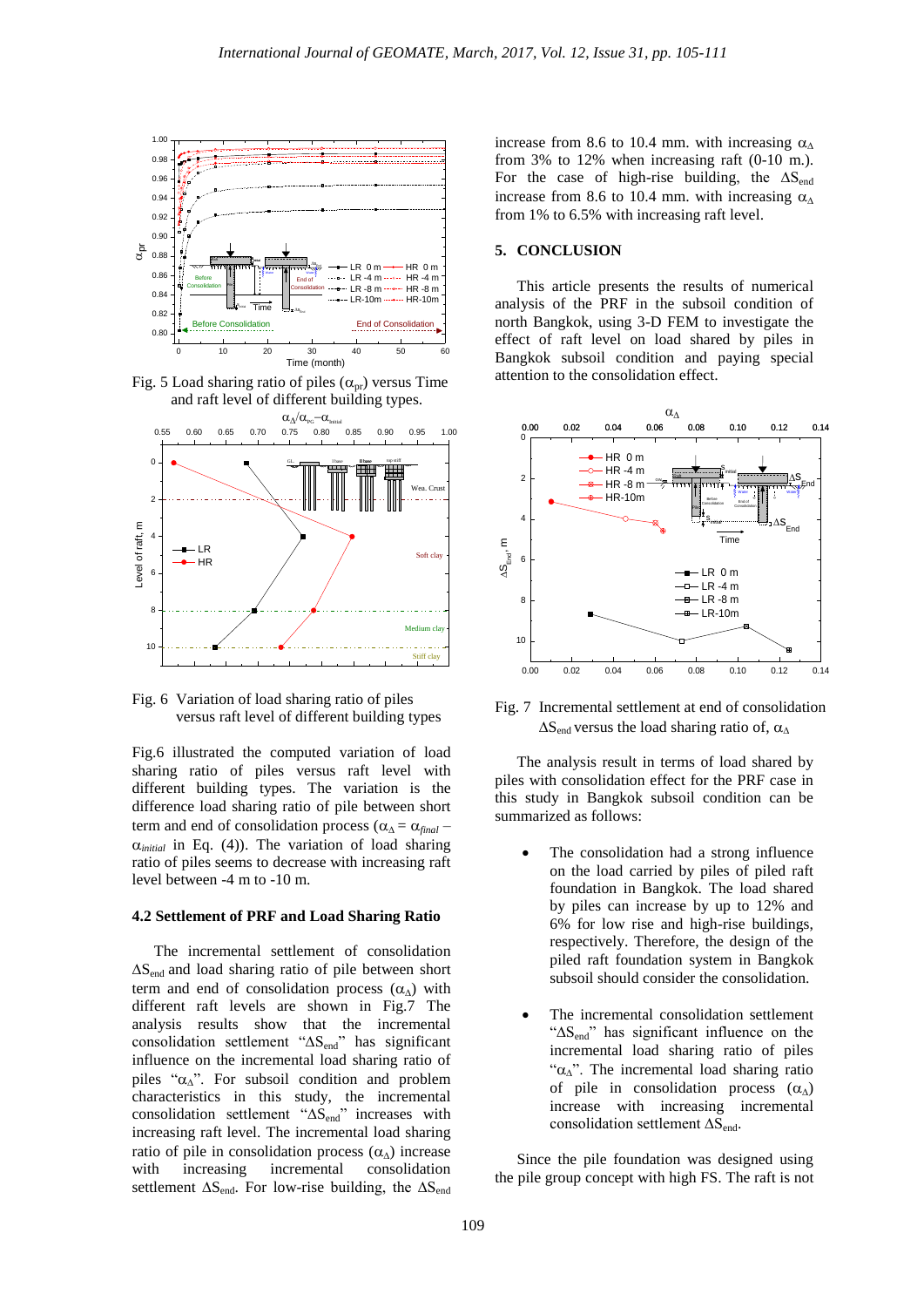considered in the design of which the FS of the pile can be smaller. Higher efficiency of the system can be expected. Further study with less FS of pile should be done, to confirm effectiveness of PRF.

## **6. ACKNOWLEDGEMENT**

The authors gratefully acknowledge financial support by Thailand Research Fund (TRF) and Geotechnical & Foundation Engineering Co., Ltd. (GFE) through the TRF-Rri Project under Contract No 58I0050. Thanks are also extended to the National Research University (NRU) project**.**

#### **7. REFERENCES**

- [1] Thasnanipan N, Aye Z, Submaneewong C, and Teparaksa W, "Performance of Wet-Process Bored Piles Constructed with Polymer-Based Slurry in Bangkok Subsoil" Deep Foundations 2002, pp. 143-157.
- [2] Amornfa K, Phienwej N, and Kitpayuck P, "Current practice on foundation design of high-rise buildings in Bangkok, Thailand", Lowland technology international, 2012, Vol. 14, pp. 70-83.
- [3] Randolph M.F, "Design methods for pile groups and piled rafts" In Proceedings of the 13th International Conference on Soil Mechanics and Foundation Engineering, New Delhi, 1994, Vol. 5, pp. 1–82.
- [4] Poulos H. G., "Piled raft foundations: design and application" Geotechnique, 2001, Vol. 51(2), pp. 95-113.
- [5] Hooper J.A., "Observations on the Behaviour of a Piled-Raft Foundation on London Clay", Proc. Instn. Civil Engrs, 1973, Vol. 55, pp. 855- 877.
- [6] Yamashita K., Yamada T, and Kakurai M, "Simplified method for analyzing piled raft foundations" In Proceedings of the Third International Geotechnical Seminar on Deep Foundation on Bored and Auger Piles, 1998, pp. 457–464.
- [7] Poulos H. G, and Davis E. H., "Pile foundation analysis and design" *New York: Wiley*. 1980.
- [8] Yamashita K, Kakurai M, and Yamada T, "Investigation of a piled raft foundation on stiff clay" Proceeding of the 13th International Conference on Soil Mechanics and Foundation Engineering, New Delhi, 1994, pp. 543-546.
- [9] El-Mossalamy Y, El-Nahhas F, and Essawy A, "Innovative Use of Piled Raft Foundation to Optimize the Design of High-Rise Buildings"

10th Arab Structural Engineering Conference, 2006, pp. 13-15 November 2006, Kuwait

- [10]Randolph M. F., "Design of pile raft foundations" Recent Development in Laboratory and Field Tests and Analysis of Geotechnical Problems, Bangkok, 1983, pp. 525-537.
- [11]Katzenbach R, Arslan U and Moormann C, "Piled raft foundation in Germany In H. J.A. (Ed.)", Design applications of raft foundations, London, Thomas Telford Ltd, 2000, pp. 323- 391.
- [12]Poulos H.G., "Piled raft and compensated piled raft foundations for soft soil sites. Advances on designing and testing deep foundations"
- [13]Tan Y.C., Cheah S.W., and Taha M.R., "Methodology for design of piled raft for 5 story buildings on very soft clay" Foundation analysis and design: Spec. Publ. ASCE, 2006, Vol. 153, pp 226–233.
- [14]Watcharasawe K, Kitiyodom P, and Jongpradist P., "Numerical Analyses of Piled Raft Foundation in soft soil using 3D-FEM", South-East Asian Geotechnical Society Journal, 2015, Vol. 46(1), pp. 109-116.
- [15]Jamsawang P, Bergado D. T, and Voottipruex P, "Field behavior of stiffened deep cement mixing piles" Ground Improvement, 2010**,** Vol**.** 164(1)**,** pp. 33-49.
- [16]Detkhong T, and Jongpradist P, "Impact of Constitutive model on the Numerical Analysis of Tunneling in Bangkok Clay", Conference on Advances in Civil Engineering for Sustainable Development, 2014, pp. 349-354.
- [17]Prust R.E., Davies J, Hu S, "Pressuremeter investigation for mass rapid transit in Bangkok" Thailand, Journal of the transportation research board, Transportation research of the national academies, Washington, DC, 2005, pp. 207–217.
- [18]Jamsawanga P, Yoobanpota N, Thanasisathita N, Voottipruex P, and Jongpradist P, "Threedimensional numerical analysis of a DCM column-supported highway embankment", Computers and Geotechnics, 2016, Vol 72, pp. 42–56
- [19]Bergado D.T, Youwai S, Teerawattanasuk C, and Visudmedanukul P, "The interaction mechanism and behavior of hexagonal wire mesh reinforced embankment with silty sand backfill on soft clay", Computers and Geotechnics, 2003, Vol. 30, pp. 517-534.
- [20]Tanchaisawat T, Bergado D.T., and Voottipruex, P, "Numerical simulation and sensitivity analyses of full-scale test embankment with reinforced lightweight geomaterials on soft Bangkok clay",